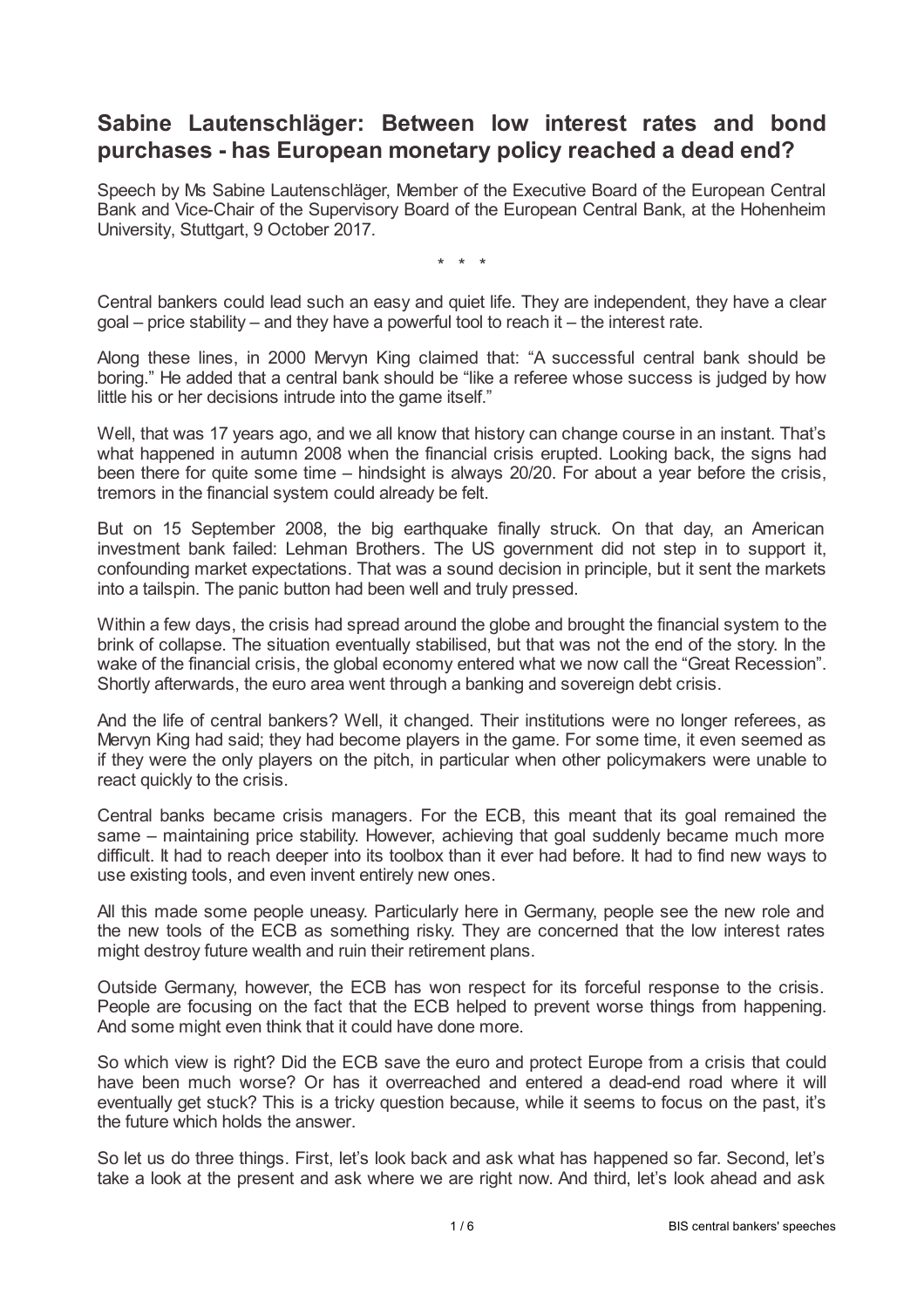where we go from here.

## **The past – thinking outside the (tool)box**

So the past is where we begin. In this case, 15 September 2008 – the day Lehman Brothers failed. And that was the death blow for something that was already severely wounded: trust.

Banks around the world started worrying about their exposures to what were known as subprime mortgage loans. Through new financial instruments, the risks from these loans had been spread across the banking sector – in very opaque ways. Banks did not know how many of these risks were on the balance sheets of their business partners. And they did not know how to price these risks on their own balance sheets.

Trust disappeared; banks stopped lending to each other and the interbank market broke down. There was a high risk that even healthy banks would run short of liquidity and fail. That was a serious problem, given how important banks are for the economy. A meltdown of the banking system would have been fatal for the economy.

And it would also have been a problem for monetary policy and price stability. After all, the banks transmit standard monetary policy to the real economy.

At that point, the ECB deployed one of the classic tools of central banking. It stepped in as lender of last resort. It gave banks unlimited access to liquidity at longer terms and against a wider set of collateral. And it began to buy covered bonds, which were a prime source of funding for banks. The ECB's goal was to keep otherwise healthy banks alive. Stabilising the banks was crucial to safeguarding price stability.

However, as a lender of last resort, the ECB can only do one thing – provide liquidity to banks. It cannot and should not solve banks' underlying problems. In 2008, many banks were still bloated with bad debt. Their problems went far beyond a mere shortage of liquidity. They were about to fail.

That was the moment when governments stepped in to save the banks and to prevent a systemic crisis. This added to the pile of public debt that many governments had built up over the preceding years. And then the pile became too big for some countries. The stage had been set for the second phase of the crisis.

In 2010, concerns started to grow in the markets that the Greek state might default on its debt. The sovereign debt crisis had begun. Similar fears spread to other countries. Portugal, Ireland, Spain and Italy faced rising borrowing costs, although the reasons for this were not always the same. This added to doubts about their public finances. Once again, the banks were at risk; this time because they had many government bonds on their balance sheets.

On top of that, government bonds are a key benchmark for borrowing costs in the private sector. When markets arrive at a critical assessment of a country's public debt, they put a risk premium on the private sector of that country. In this case, Greek companies were suddenly faced with much higher interest rates than otherwise identical German companies.

A financial market that had grown together over years broke apart; it became much more fragmented. And that made it much more difficult to implement a single monetary policy. So once again the ECB had to step in to ensure that monetary policy remained effective. It began to buy government bonds through its Securities Markets Programme, SMP for short.

For a while the SMP helped to rein in uncontrolled surges in government bond yields. This ensured that monetary policy remained effective. However, in 2012 it became clear that more was needed as markets had gone one step further. They had begun to price in a break-up of the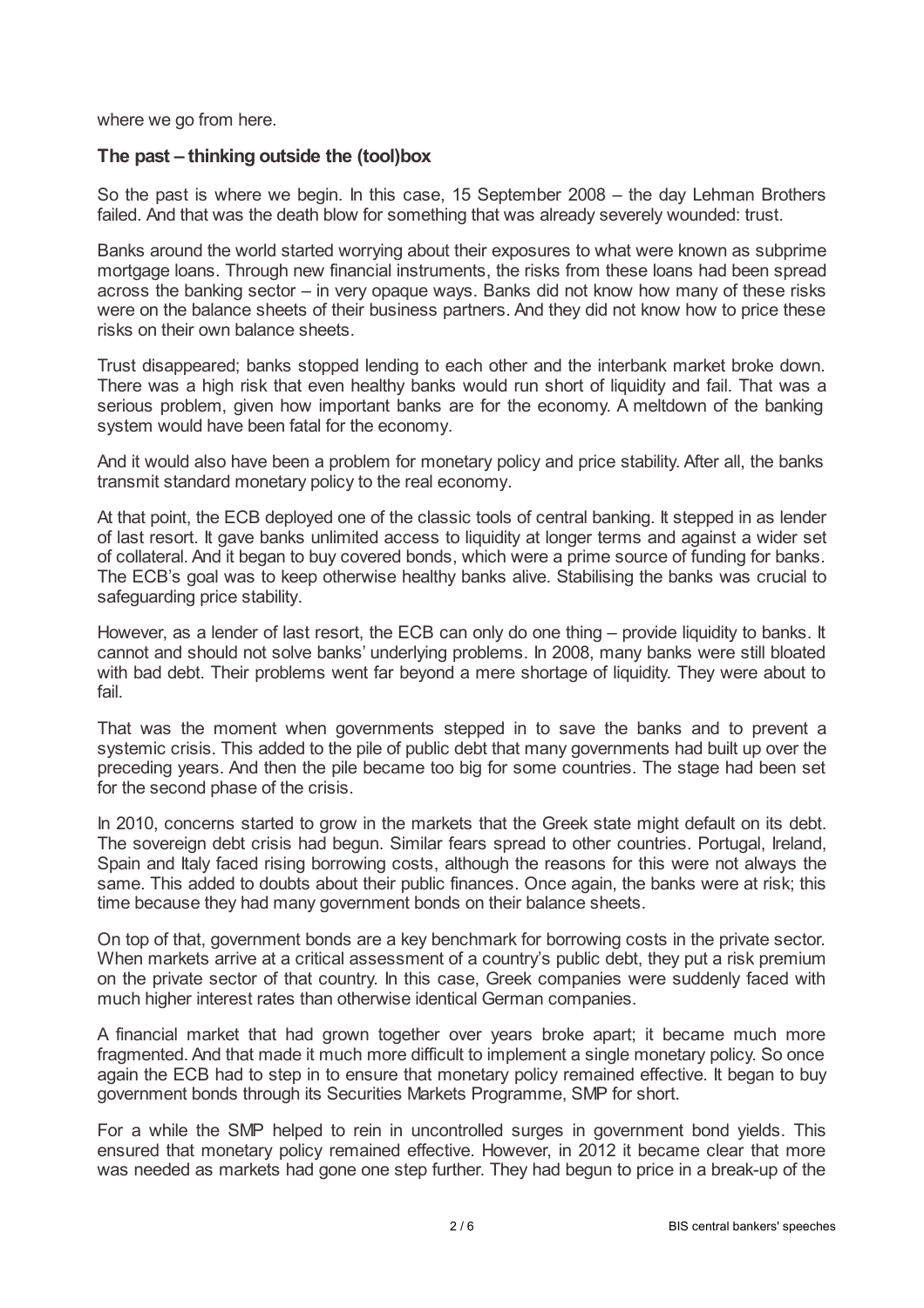euro area. The borrowing costs of governments surged, and the banks got into trouble.

In that situation, the ECB pledged to do "whatever it takes within its mandate" to preserve the euro. It announced that it would stand ready to buy government bonds of specific countries. This programme was termed OMT, short for outright monetary transactions. It was subject to strict conditions, of course; I will spare you the details. Right from the start, the OMT programme was described as a game changer. It restored trust in the euro area and, as a result, there was actually no need to activate it.

But the euro area was still caught in a recession, and growth slowed even further. The crisis had entered its third phase. As the economy slowed down, inflation fell. To revive it, the ECB cut interest rates twice in 2013, to a new low of 0.25%. But, in the following year, inflation declined further and even fell below 0% in December 2014. Among other things, this was due to a fall in oil prices. It became clear that the ECB needed to do more.

It had to prevent low inflation from becoming entrenched or even turning into deflation. But what could be done? With interest rates close to zero, the standard tools were only of limited use. The ECB's Governing Council thus decided to take three non-standard measures.

First, it broke through the zero lower bound of interest rates. In June 2014, the deposit rate was set to  $-0.10$ %. This gave banks an incentive to stop depositing their money at the ECB and pushed them to lend it to the real economy instead. At the same time, the ECB's decision made clear to the markets that interest rates can fall below zero. Markets adjusted their expectations about future interest rates, and this caused long-term interest rates to fall as well.

Second, the ECB provided longer-term refinancing to banks at very low rates. The amount that banks can borrow is linked to their loans to private companies and households. This should stimulate bank lending to the real economy, and make it easier for private companies and consumers to take out loans.

And third, the ECB used the tool of quantitative easing. Since March 2015, it has bought more than €2 trillion worth of public and private assets. Among other things, this brings down long-term interest rates via various channels. At the same time, ECB made it clear that it is committed to its goal of price stability.

### **The present – not quite there yet**

So these are the measures that were taken. But where have they taken us? I think everyone would agree that they have taken us into uncharted territory. Some might say that they have taken us close to the limits of the ECB's mandate. And others might even argue that they have taken us past those limits.

At the same time, many people here in Germany argue that the ECB's policy has many negative effects. They feel that low interest rates penalise savers, hurt banks and destroy wealth.

It is true, of course, that low interest rates have many effects. Some of these are intentional – they make it cheaper to borrow money, spur investment, revive growth and, eventually, stimulate inflation. But they also have unintended side effects.

So yes, for savers low interest rates do mean that their money accumulates at a much slower pace than before. However, most people are not just savers – they also need to borrow money from time to time. And that's when low interest rates benefit them; when they borrow money to buy a house, for instance. The same applies to those who need a loan to set up a company.

It is a fact that monetary policy redistributes wealth. It always does, and there is no way around it. Low interest rates are good for borrowers and bad for savers. It's exactly the reverse with high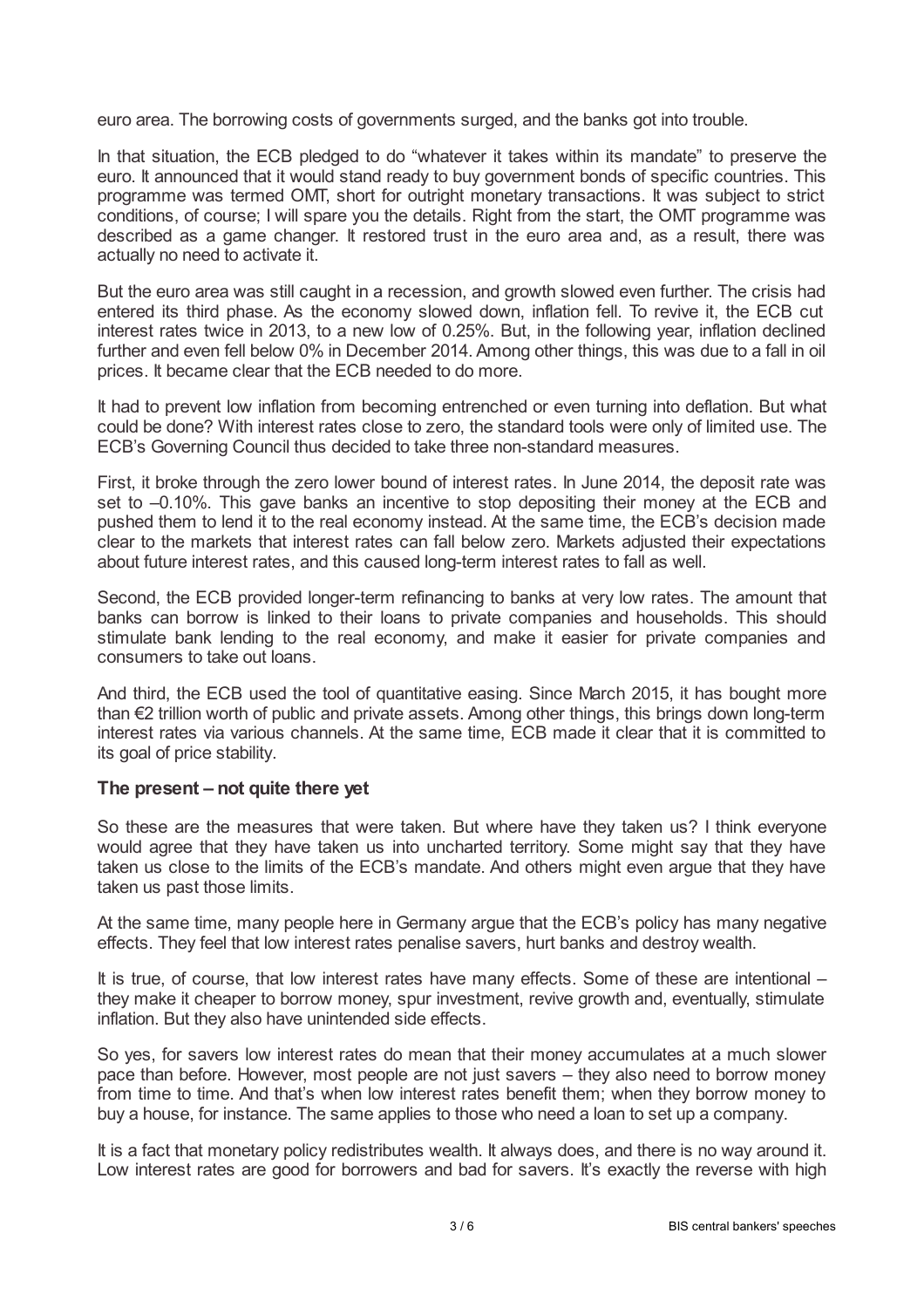interest rates: they're bad for borrowers and good for savers. But the ECB would not be fulfilling its mandate if these effects kept it from securing price stability. The ECB is responsible for price stability and price stability only. It is up to governments and parliaments to sort out redistribution policy.

Against that backdrop, the decision to lower interest rates was justified. And, in any case, what would the alternative have been? Savers might initially have been happy with higher interest rates, but the economy would have faltered. And over the medium to long term, savers would have felt that pain, too.

That said, there are other side effects of low interest rates that we must keep an eye on. Among other things, they set wrong incentives. This can lead to bubbles in the financial markets which eventually burst and hurt the economy.

So while low interest rates are justified, they have side effects. And these side effects grow over time, while the intended effects of expansive monetary policy wear off. The same is true of the bond purchases. They took us even further into uncharted territory. While they do have a desired effect on financial markets, they also have side effects similar to those of low interest rates. And, over time, these side effects could even threaten financial stability. But we won't be able to gauge the overall costs and benefits of our non-standard measures until many years have passed.

As for today, we could continue discussing all these things for hours on end. They are complex – and important. They directly affect the role of the central bank, its powers and its limits. However, there is another question I would like to consider. And this question is equally important. Did the measures work? Did they help us achieve our goal – an inflation rate of close to, but below, 2%?

Well, obviously, inflation is still some way from our goal. But does that mean the ECB's policy has failed? No, of course not. Monetary policy never influences prices directly. The mechanism for transmitting a monetary policy impulse to the real economy, and driving a change in prices, involves many different steps.

The first step is that low interest rates, bond purchases and other tools influence conditions in financial markets. They should make it easier for companies and people to borrow money. And that's what we have seen. Since 2014, lending rates for non-financial corporations and households have fallen a lot – by 119 and 100 basis points, respectively. And for small and medium-sized enterprises, they have even fallen further. That is important because these companies provide most of the jobs in the euro area. At the same time, lending rates in different countries have become less dispersed; the financial market has grown closer together again. So far, the measures taken have had the desired effect.

The second step is that conditions in financial markets influence economic growth. Companies can invest more, people can buy more goods and services, more jobs are created and the economy grows. And we have seen that as well. Growth has returned to the euro area, and so have jobs. We can look back on 17 quarters of economic growth and an unemployment rate that has fallen from around 12% to around 9%. Confidence is growing and demand is increasing. People in Europe have started spending again, and that supports the recovery. And the recovery is not confined to a few countries; it has taken hold across the euro area.

The third and final step is that stronger economic growth influences prices. As the economy comes closer to its full potential, production factors become scarcer. The supply of labour, for instance, begins to dry up. This boosts wages, which prompts companies to raise prices – and inflation returns.

And it is here that we have got a bit stuck. Inflation has picked up, but not as fast as we would have expected. So what is holding it down?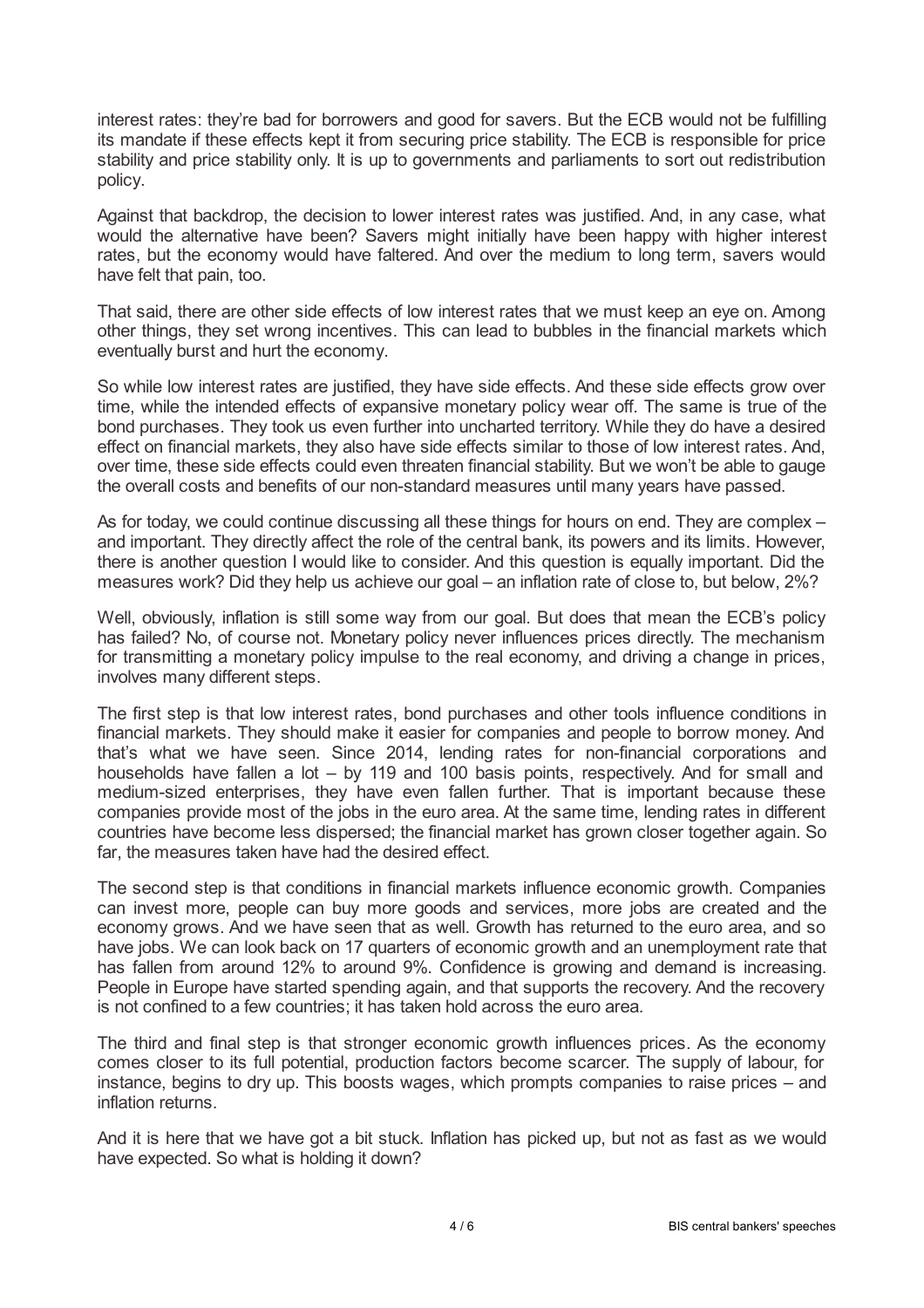Low oil and commodity prices are one factor. From January 2014 to January 2016, oil prices fell by about 70%. That is quite a drag on inflation, as you can imagine. And it acts as a brake not just on headline inflation, which includes energy prices, but also on underlying inflation, which excludes them, because energy is an input for so many other products and services.

But there are other factors which also weigh on inflation. And the labour market is the place to look for them. After all, wages play a key role in inflation dynamics. If wages go up, inflation goes up. However, wages seem to be growing quite slowly even though the economy is recovering strongly. Why is that?

Well, one possibility is that the economy might be further from its full potential than we think. In that case, the labour market would be less tight, wages would not rise, and that would hold down inflation. And indeed it seems that the headline unemployment rate doesn't reflect some of the slack in the labour market. Using broader measures of unemployment reveals that the labour market is less tight than the general unemployment rate suggests.

A second factor is that inflation only tends to affect wages after a certain amount of time has passed. So the very low inflation from the past is still dampening wage growth. This has offset some of the effects that stem from an improved labour market, and is another reason why wages are reacting more slowly than usual to economic growth.

And then there is the question of whether something more fundamental has changed. Has inflation become less sensitive to changes in the real economy? Has the Phillips curve become flatter? It seems that it did become flatter during the crisis in ways that make inflation slower to react to economic growth. However, it may well be that the curve steepens again once the economy reaches its full potential.

So what does all this mean? The key message is that all the factors that are holding down inflation seem to be temporary. And this means two things.

First – we need to be patient. Inflation will react to the economic recovery; it will just do so slowly due to various factors. But over the medium term, it will return to our goal. It's just a question of time. And we have the time, because we made the decision to define our goal with a view to the medium term: inflation rates of below, but close to, 2% over the medium term.

And second – we need to maintain our expansive monetary policy to bring inflation back on a stable trend towards our goal.

But does that mean that monetary policies must continue as they are currently calibrated? Do we still need to continue adding assets to our balance sheet, for example? I don't think so.

I think we should begin reducing our bond purchases next year. This should be done gradually, until we are no longer purchasing additional bonds. For even if we phased out our net purchases of bonds entirely, some monetary accommodation would remain in place. This is because we reinvest all the money from maturing bonds. So the total volume of bonds would initially remain constant, as would the expansive effects. On top of that, our standard monetary policy measures would continue to have an effect as well.

And this takes me to the final part of my speech: the future.

### **The future – coming closer**

Looking to the future, we can be confident that inflation will return to our objective. Thus, we need to think about how we can bring our unconventional measures to an end. We need to look ahead and design the exit. After all, it will be a major event for markets and the economy.

And this links to another important issue: communication. For a long time, central banks and